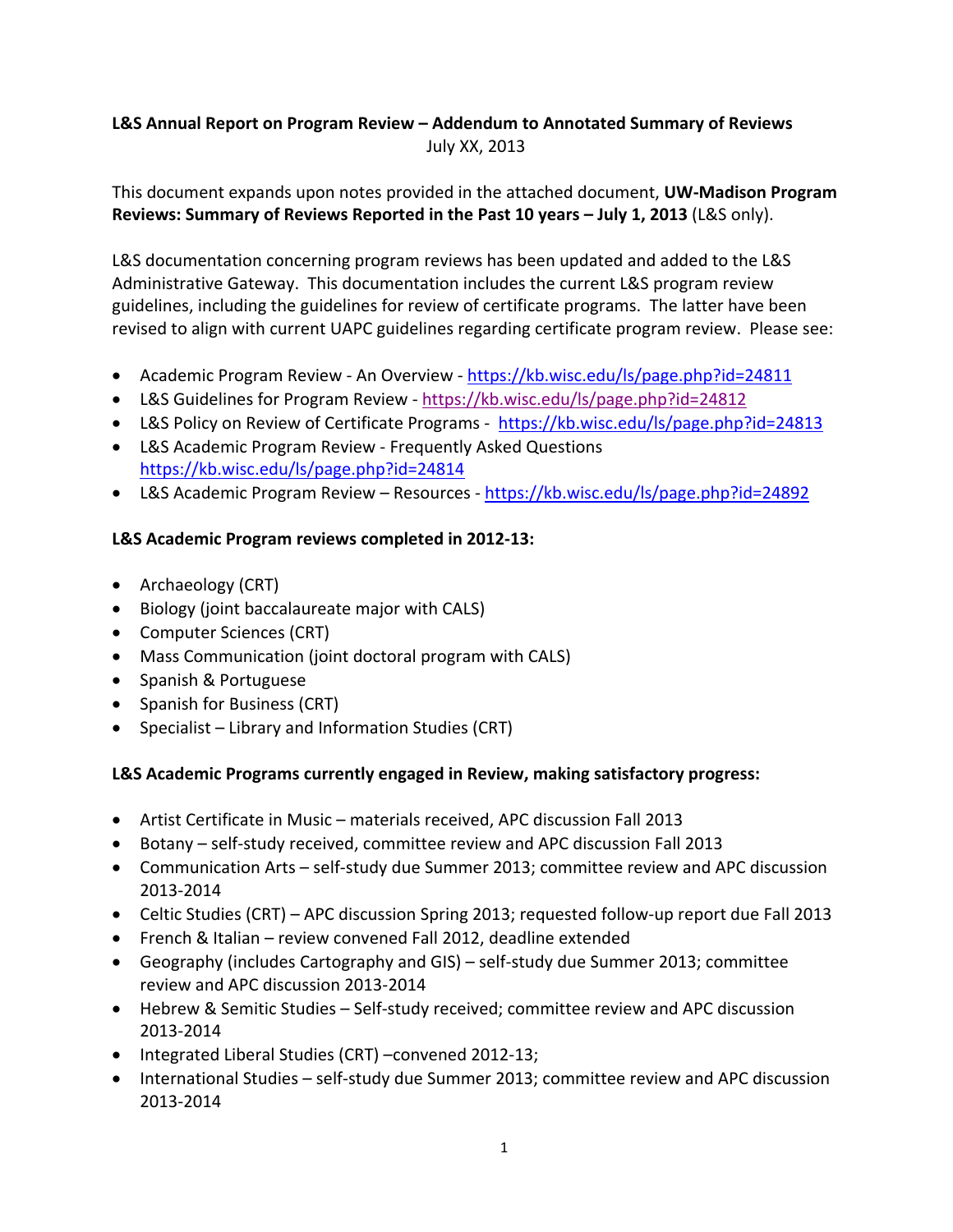- Medieval Studies APC discussion Spring 2013; requested follow-up report due Fall 2013
- Middle East Studies APC discussion Spring 2013; requested follow-up report due Fall 2013
- Physics (including Physics CRT) self-study received, committee review and APC discussion 2013‐2014
- Sociology proposed changes to undergraduate program received, committee review and L&S CC discussion Fall 2013; graduate program self‐study due January 2014; committee review and APC discussion Spring 2014
- Zoology self-study received, committee review and APC discussion Fall 2013

## **Notes:**

- Several L&S certificate programs are associated with Ttle VI Area Studies Centers. In recent years, these centers were called upon to respond to significant budget reductions, while at the same time responding to significant changes in the support provided by the Division of International Studies. In light of these changes, the following programs will be asked to undertake their reviews in Fall 2014:
	- o African Studies (CRT)
	- o East Asian Studies (CRT)
	- o European Studies, Grad (CRT)
	- o European Studies, Undergrad (CRT)
	- o Global Cultures (CRT)
	- o REECA Studies (CRT)

We will also seek updates from three other area studies certificate programs that have been recently reviewed, South Asian Studies, Southeast Asian Studies, and Southeast Asian Studies, Grad.

- A number of L&S certificate programs are associated with Ethnic Studies Programs. The results of the review of the University General Education Ethnic Studies Requirement will be released in Fall 2013; it is expected that these results will inform self‐studies to be conducted by the faculty who administer certificates in American Indian Studies, Asian American Studies, and Chican@/Latin@ Studies. These programs will be asked to engage in review in Fall 2013.
- The Department of Comparative Literature and the Folklore Program were granted permission for administrative restructuring. The faculties have been discussing curricular changes for both programs; we will ask that any proposal to create a new academic offering related to Folklore include a review of the Folklore Certificate, since these matters are interrelated.
- The majors in Journalism and Mass Communication (Master's) and in Journalism (BA/BS) will be reviewed after the recommendations of the review of the joint PhD program in Mass Communication have been implemented. We anticipate that this will result in review of other JMC programs in 2013‐14.